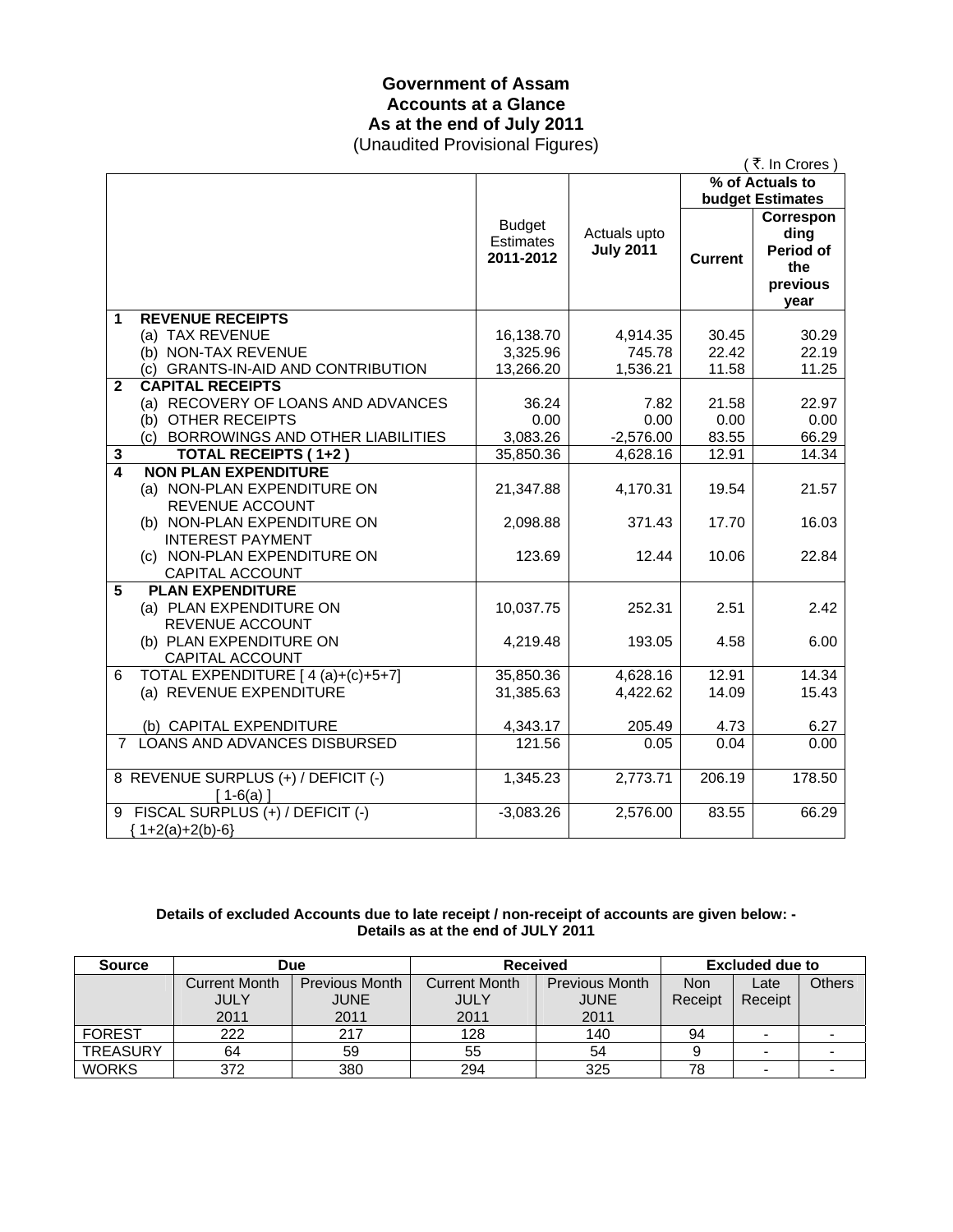#### Monthly trend of **TAX REVENUE**  ( Refer to Item No. 1 (a) of Monthly Accounts at a Glance )

|                  |                |                    |                | ∶₹ In crores )     |  |
|------------------|----------------|--------------------|----------------|--------------------|--|
| <b>Months</b>    |                | 2011-2012          | 2010-2011      |                    |  |
|                  | <b>MONTHLY</b> | <b>PROGRESSIVE</b> | <b>MONTHLY</b> | <b>PROGRESSIVE</b> |  |
| <b>APRIL</b>     | 1.250.91       | 1.250.91           | 884.50         | 884.50             |  |
| <b>MAY</b>       | 1,216.58       | 2,467.49           | 1,024.63       | 1,909.13           |  |
| <b>JUNE</b>      | 1,218.98       | 3,686.47           | 902.19         | 2,811.32           |  |
| <b>JULY</b>      | 1.227.88       | 4.914.35           | 996.14         | 3.807.46           |  |
| <b>AUGUST</b>    |                |                    | 990.34         | 4,797.80           |  |
| <b>SEPTEMBER</b> |                |                    | 945.94         | 5,743.74           |  |
| <b>OCTOBER</b>   |                |                    | 1,022.20       | 6,765.94           |  |
| <b>NOVEMBER</b>  |                |                    | 1,016.01       | 7,781.95           |  |
| <b>DECEMBER</b>  |                |                    | 1,117.41       | 8,899.36           |  |
| <b>JANUARY</b>   |                |                    | 1.042.33       | 9.941.69           |  |
| <b>FEBRUARY</b>  |                |                    | 1,118.55       | 11,060.24          |  |
| <b>MARCH</b>     |                |                    | 2,826.43       | 13,886.67          |  |

Asstt. Accounts Officer

**Note :** As the details of excluded accounts are not likely to be the same for the current and corresponding periods, the comparison will be indicative only. For details of excluded accounts, reference to Accounts at a Glance is invited.

### Monthly trend of **NON-TAX REVENUE**

( Refer to Item No. 1 (b) of Monthly Accounts at a Glance )

|                  |                |                    |                | ∶₹ In crores )     |
|------------------|----------------|--------------------|----------------|--------------------|
| <b>Months</b>    |                | 2011-2012          | 2010-2011      |                    |
|                  | <b>MONTHLY</b> | <b>PROGRESSIVE</b> | <b>MONTHLY</b> | <b>PROGRESSIVE</b> |
| <b>APRIL</b>     | 183.83         | 183.83             | 165.90         | 165.90             |
| <b>MAY</b>       | 196.20         | 380.03             | 146.98         | 312.88             |
| <b>JUNE</b>      | 150.07         | 530.10             | 144.99         | 457.87             |
| <b>JULY</b>      | 215.68         | 745.78             | 159.37         | 617.24             |
| <b>AUGUST</b>    |                |                    | 188.40         | 805.64             |
| <b>SEPTEMBER</b> |                |                    | 202.59         | 1.008.23           |
| <b>OCTOBER</b>   |                |                    | 203.29         | 1,211.52           |
| <b>NOVEMBER</b>  |                |                    | 215.52         | 1,427.04           |
| <b>DECEMBER</b>  |                |                    | 218.61         | 1,645.65           |
| <b>JANUARY</b>   |                |                    | 206.67         | 1,852.32           |
| <b>FEBRUARY</b>  |                |                    | 221.38         | 2,073.70           |
| <b>MARCH</b>     |                |                    | 299.41         | 2,373.11           |

Asstt. Accounts Officer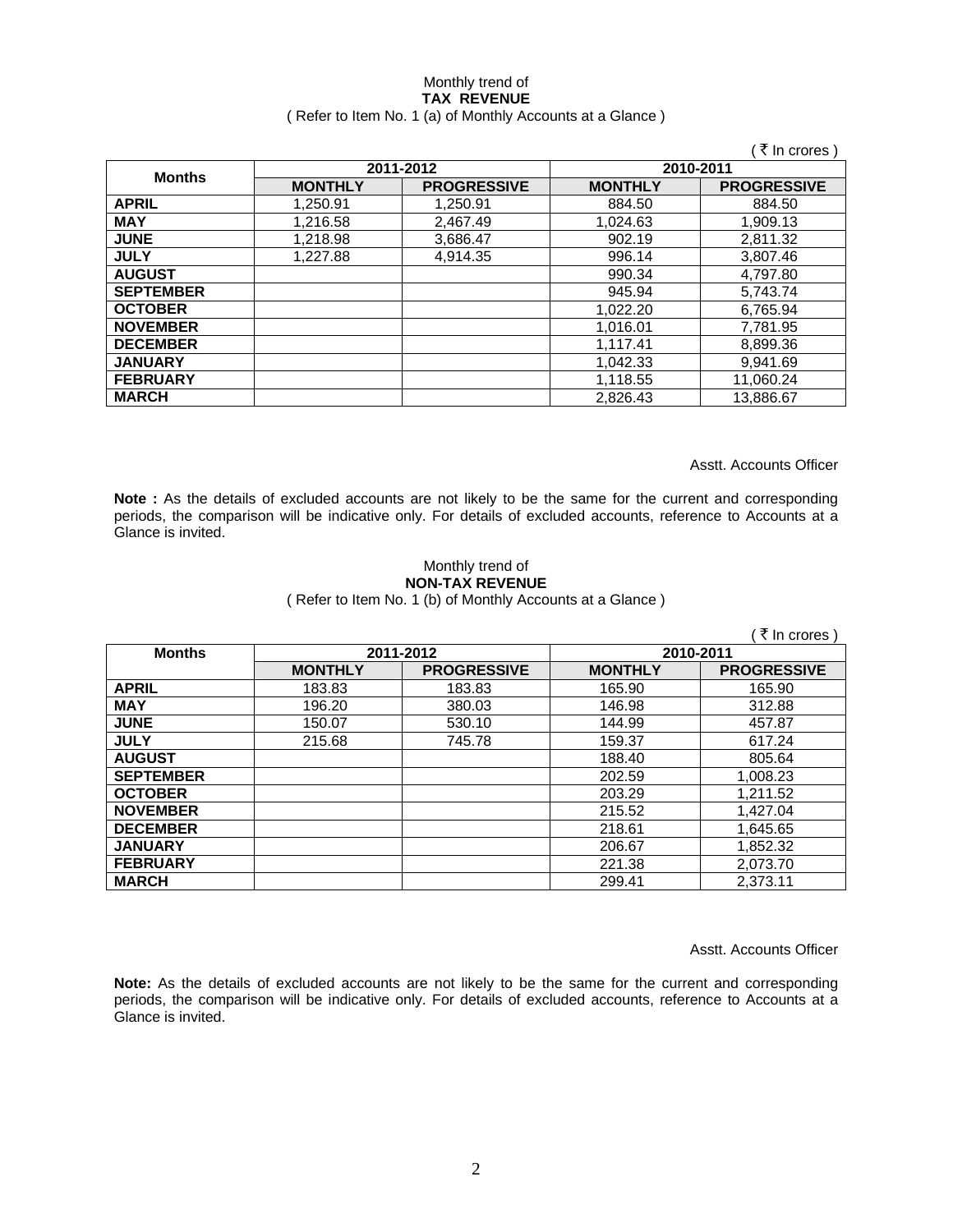### Monthly trend of **GRANTS-IN-AID AND CONTRIBUTION**

( Refer to Item No. 1 (c) of Monthly Accounts at a Glance )

|                  |                |                    |                | (₹In crores)       |
|------------------|----------------|--------------------|----------------|--------------------|
| <b>Months</b>    |                | 2011-2012          |                | 2010-2011          |
|                  | <b>MONTHLY</b> | <b>PROGRESSIVE</b> | <b>MONTHLY</b> | <b>PROGRESSIVE</b> |
| <b>APRIL</b>     | 223.69         | 223.69             | 197.07         | 197.07             |
| <b>MAY</b>       | 432.22         | 655.91             | 319.89         | 516.96             |
| <b>JUNE</b>      | 326.34         | 982.25             | 505.71         | 1,022.67           |
| <b>JULY</b>      | 553.96         | 1,536.21           | 221.15         | 1,243.82           |
| <b>AUGUST</b>    |                |                    | 847.46         | 2,091.28           |
| <b>SEPTEMBER</b> |                |                    | 563.47         | 2,654.75           |
| <b>OCTOBER</b>   |                |                    | 305.32         | 2,960.07           |
| <b>NOVEMBER</b>  |                |                    | 453.27         | 3,413.34           |
| <b>DECEMBER</b>  |                |                    | 561.58         | 3,974.92           |
| <b>JANUARY</b>   |                |                    | 349.59         | 4,324.51           |
| <b>FEBRUARY</b>  |                |                    | 949.27         | 5,273.78           |
| <b>MARCH</b>     |                |                    | 1,450.20       | 6,723.98           |

Asstt. Accounts Officer

**Note :** As the details of excluded accounts are not likely to be the same for the current and corresponding periods, the comparison will be indicative only. For details of excluded accounts, reference to Accounts at a Glance is invited.

#### Monthly trend of **RECOVERY OF LOANS AND ADVANCES**  ( Refer to Item No. 2 (a) of Monthly Accounts at a Glance )

|                  |                |                    |                | ₹ In crores)       |
|------------------|----------------|--------------------|----------------|--------------------|
| <b>Months</b>    | 2011-2012      |                    | 2010-2011      |                    |
|                  | <b>MONTHLY</b> | <b>PROGRESSIVE</b> | <b>MONTHLY</b> | <b>PROGRESSIVE</b> |
| <b>APRIL</b>     | 1.97           | 1.97               | 2.12           | 2.12               |
| <b>MAY</b>       | 1.90           | 3.87               | 1.81           | 3.93               |
| <b>JUNE</b>      | 2.14           | 6.01               | 2.90           | 6.83               |
| <b>JULY</b>      | 1.81           | 7.82               | 2.10           | 8.93               |
| <b>AUGUST</b>    |                |                    | 2.65           | 11.58              |
| <b>SEPTEMBER</b> |                |                    | 2.18           | 13.76              |
| <b>OCTOBER</b>   |                |                    | 2.35           | 16.11              |
| <b>NOVEMBER</b>  |                |                    | 2.53           | 18.64              |
| <b>DECEMBER</b>  |                |                    | 1.90           | 20.54              |
| <b>JANUARY</b>   |                |                    | 2.45           | 22.99              |
| <b>FEBRUARY</b>  |                |                    | 2.27           | 25.26              |
| <b>MARCH</b>     |                |                    | 2.74           | 28.00              |

Asstt. Accounts Officer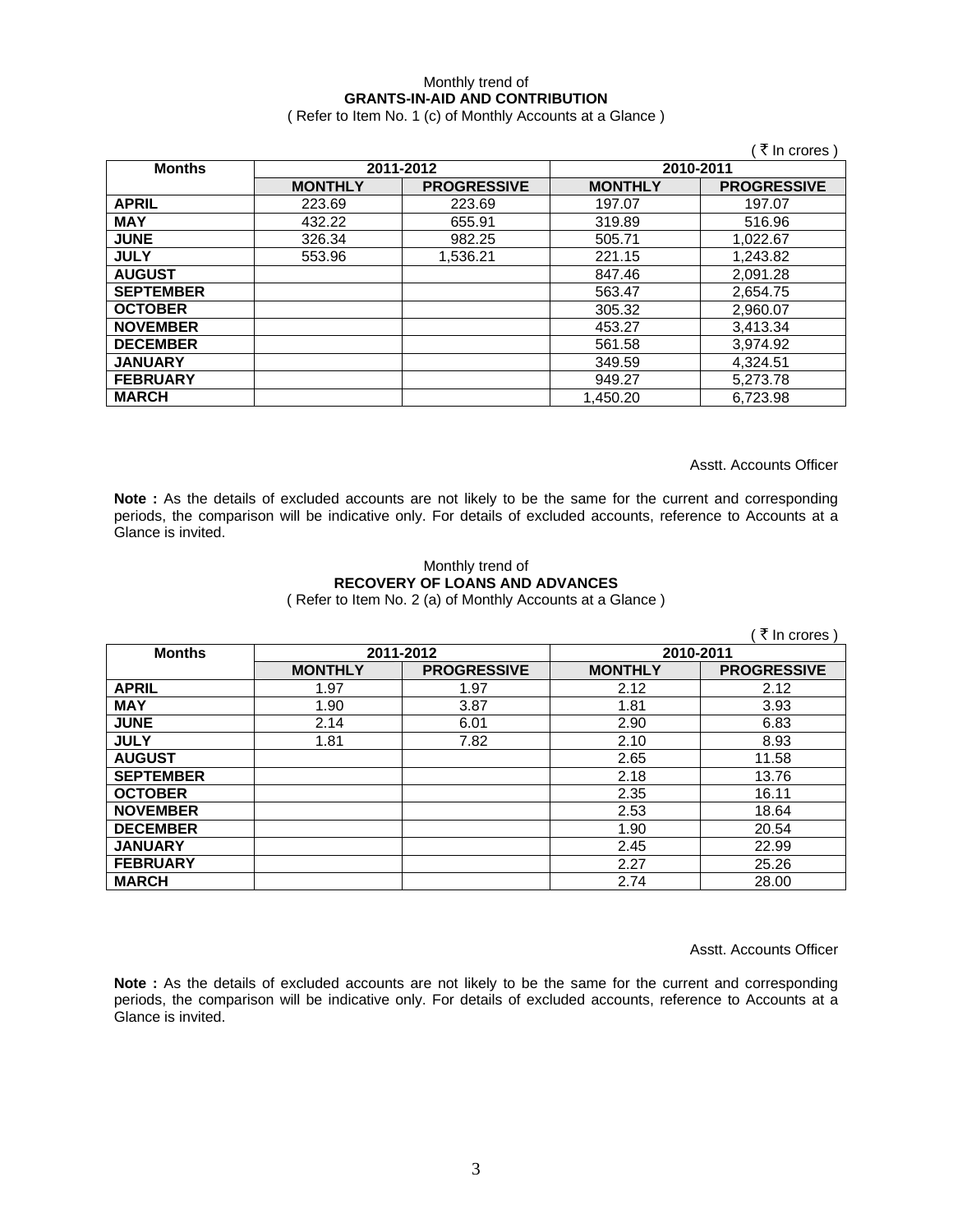# Monthly trend of **OTHER RECEIPTS**

# ( Refer to Item No. 2 (b) of Monthly Accounts at a Glance )

|                  |                |                    |                | ∶ ₹ In crores )    |
|------------------|----------------|--------------------|----------------|--------------------|
| <b>Months</b>    |                | 2011-2012          | 2010-2011      |                    |
|                  | <b>MONTHLY</b> | <b>PROGRESSIVE</b> | <b>MONTHLY</b> | <b>PROGRESSIVE</b> |
| <b>APRIL</b>     | 0.00           | 0.00               | 0.00           | 0.00               |
| <b>MAY</b>       | 0.00           | 0.00               | 0.00           | 0.00               |
| <b>JUNE</b>      | 0.00           | 0.00               | 0.00           | 0.00               |
| <b>JULY</b>      | 0.00           | 0.00               | 0.00           | 0.00               |
| <b>AUGUST</b>    |                |                    | 0.00           | 0.00               |
| <b>SEPTEMBER</b> |                |                    | 0.00           | 0.00               |
| <b>OCTOBER</b>   |                |                    | 0.00           | 0.00               |
| <b>NOVEMBER</b>  |                |                    | 0.00           | 0.00               |
| <b>DECEMBER</b>  |                |                    | 0.00           | 0.00               |
| <b>JANUARY</b>   |                |                    | 0.00           | 0.00               |
| <b>FEBRUARY</b>  |                |                    | 0.00           | 0.00               |
| <b>MARCH</b>     |                |                    | 0.00           | 0.00               |

Asstt. Accounts Officer

Note : As the details of excluded accounts are not likely to be the same for the current and corresponding periods, the comparison will be indicative only. For details of excluded accounts, reference to Accounts at a Glance is invited.

# Monthly trend of **BORROWINGS AND OTHER LIABILITIES**

( Refer to Item No. 2 (c) of Monthly Accounts at a Glance )

| ्रे In crores )  |                |                    |                |                    |  |
|------------------|----------------|--------------------|----------------|--------------------|--|
| <b>Months</b>    | 2011-2012      |                    | 2010-2011      |                    |  |
|                  | <b>MONTHLY</b> | <b>PROGRESSIVE</b> | <b>MONTHLY</b> | <b>PROGRESSIVE</b> |  |
| <b>APRIL</b>     | $-682.58$      | $-682.58$          | -466.85        | -466.85            |  |
| <b>MAY</b>       | $-880.10$      | $-1,562.68$        | $-814.67$      | $-1,281.52$        |  |
| <b>JUNE</b>      | $-319.46$      | $-1.882.12$        | $-139.60$      | $-1,421.12$        |  |
| <b>JULY</b>      | $-693.88$      | $-2,576.00$        | -127.85        | $-1.548.98$        |  |
| <b>AUGUST</b>    |                |                    | -416.36        | $-1,965.33$        |  |
| <b>SEPTEMBER</b> |                |                    | $-104.60$      | $-2,069.93$        |  |
| <b>OCTOBER</b>   |                |                    | 22.43          | $-2047.50$         |  |
| <b>NOVEMBER</b>  |                |                    | 92.65          | $-1,954.86$        |  |
| <b>DECEMBER</b>  |                |                    | 305.09         | $-1,649.76$        |  |
| <b>JANUARY</b>   |                |                    | 444.58         | $-1,205.18$        |  |
| <b>FEBRUARY</b>  |                |                    | 568.70         | $-636.48$          |  |
| <b>MARCH</b>     |                |                    | 1,571.05       | 934.57             |  |

Asstt. Accounts Officer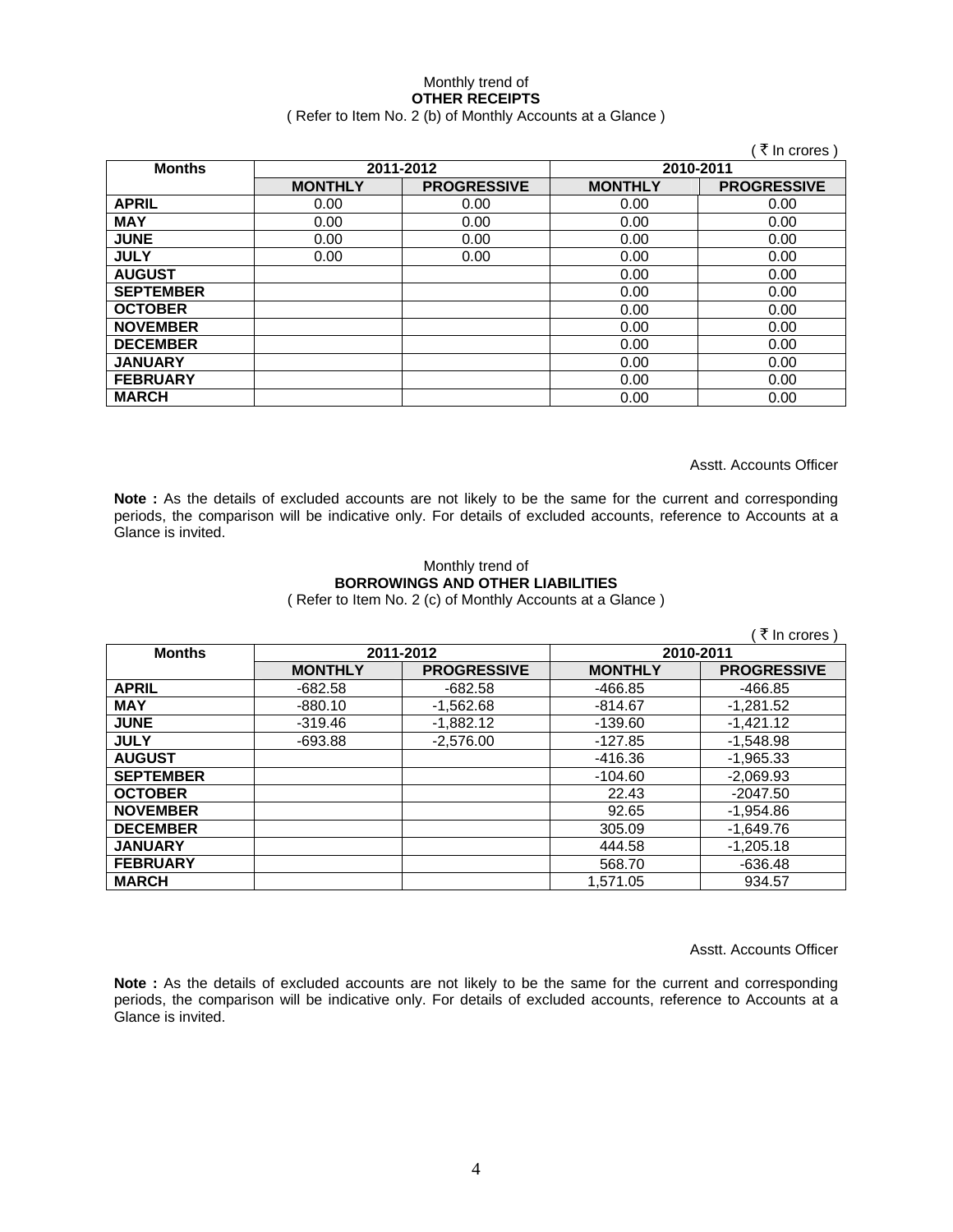# Monthly trend of **TOTAL RECEIPTS**

### ( Refer to Item No. 3 of Monthly Accounts at a Glance )

|                  |                |                    |                | ₹ In crores        |
|------------------|----------------|--------------------|----------------|--------------------|
| <b>Months</b>    |                | 2011-2012          | 2010-2011      |                    |
|                  | <b>MONTHLY</b> | <b>PROGRESSIVE</b> | <b>MONTHLY</b> | <b>PROGRESSIVE</b> |
| <b>APRIL</b>     | 977.82         | 977.82             | 782.74         | 782.74             |
| <b>MAY</b>       | 966.80         | 1.944.62           | 678.64         | 1.461.38           |
| <b>JUNE</b>      | 1,378.07       | 3,322.71           | 1,416.18       | 2,877.56           |
| <b>JULY</b>      | 1.305.45       | 4,628.16           | 1,250.91       | 4,128.47           |
| <b>AUGUST</b>    |                |                    | 1.612.49       | 5,740.97           |
| <b>SEPTEMBER</b> |                |                    | 1,609.58       | 7,350.55           |
| <b>OCTOBER</b>   |                |                    | 1,555.59       | 8,906.14           |
| <b>NOVEMBER</b>  |                |                    | 1,779.98       | 10,686.11          |
| <b>DECEMBER</b>  |                |                    | 2,204.59       | 12,890.70          |
| <b>JANUARY</b>   |                |                    | 2,045.62       | 14,936.33          |
| <b>FEBRUARY</b>  |                |                    | 2,860.17       | 17,796.50          |
| <b>MARCH</b>     |                |                    | 6.149.83       | 23,946.33          |

Asstt. Accounts Officer

**Note** : As the details of excluded accounts are not likely to be the same for the current and corresponding periods, the comparison will be indicative only. For details of excluded accounts, reference to Accounts at a Glance is invited.

#### Monthly trend of **NON-PLAN EXPENDITURE ON REVENUE ACCOUNT**  ( Refer to Item No. 4 (a) of Monthly Accounts at a Glance )

| ं ₹ In crores )  |                |                    |                |                    |  |
|------------------|----------------|--------------------|----------------|--------------------|--|
| <b>Months</b>    |                | 2011-2012          | 2010-2011      |                    |  |
|                  | <b>MONTHLY</b> | <b>PROGRESSIVE</b> | <b>MONTHLY</b> | <b>PROGRESSIVE</b> |  |
| <b>APRIL</b>     | 956.23         | 956.23             | 766.46         | 766.46             |  |
| <b>MAY</b>       | 898.30         | 1,854.53           | 657.74         | 1.424.20           |  |
| <b>JUNE</b>      | 1,236.62       | 3,091.15           | 1,305.76       | 2,729.96           |  |
| <b>JULY</b>      | 1.079.16       | 4.170.31           | 996.38         | 3.726.34           |  |
| <b>AUGUST</b>    |                |                    | 1,160.44       | 4.886.78           |  |
| <b>SEPTEMBER</b> |                |                    | 1,183.12       | 6,069.90           |  |
| <b>OCTOBER</b>   |                |                    | 1,318.92       | 7,388.82           |  |
| <b>NOVEMBER</b>  |                |                    | 1,472.07       | 8,860.89           |  |
| <b>DECEMBER</b>  |                |                    | 1,257.20       | 10,118.09          |  |
| <b>JANUARY</b>   |                |                    | 1,331.48       | 11,449.57          |  |
| <b>FEBRUARY</b>  |                |                    | 1,807.43       | 13,256.99          |  |
| <b>MARCH</b>     |                |                    | 3.772.20       | 17.029.18          |  |

Asstt. Accounts Officer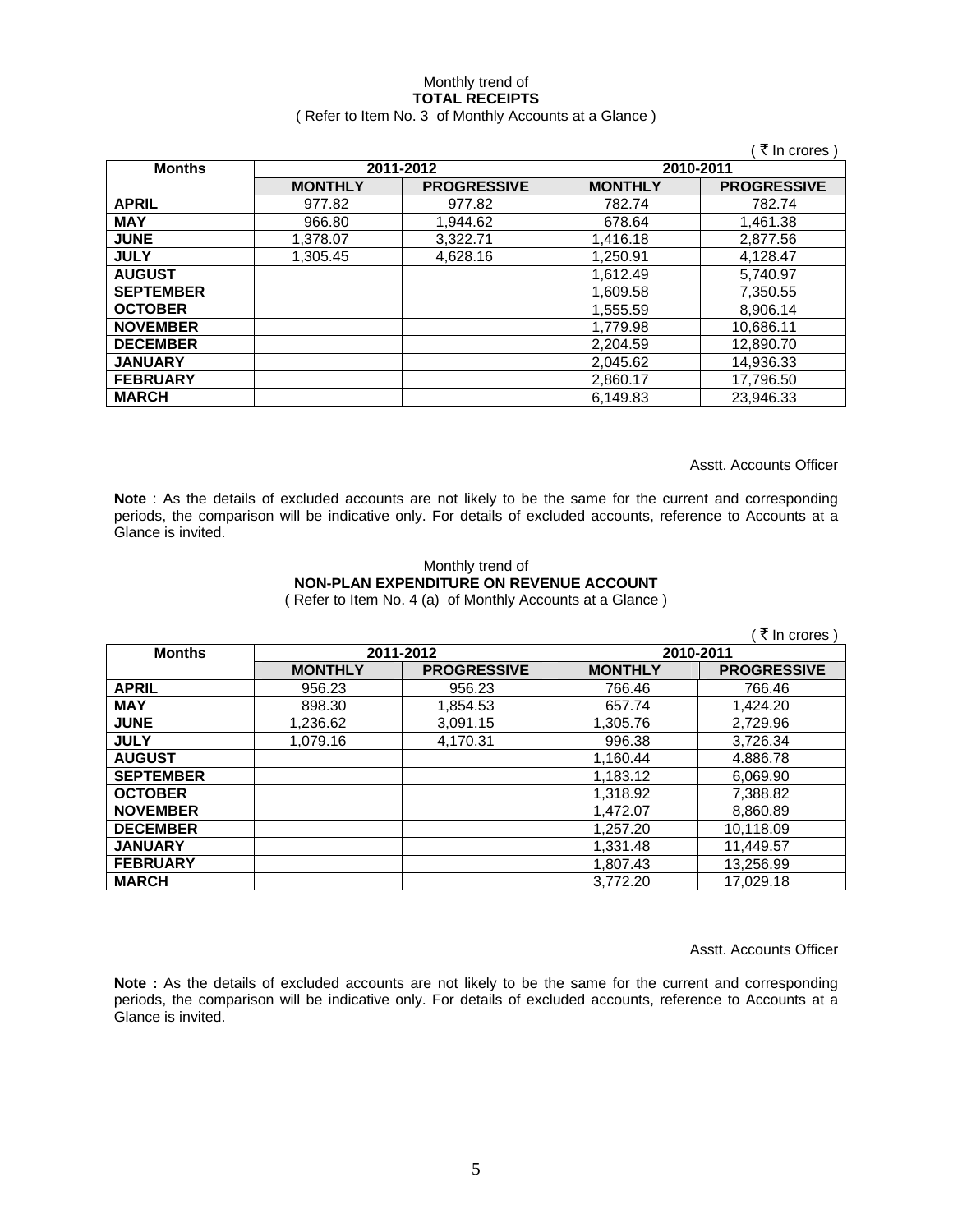### Monthly trend of **NON-PLAN EXPENDITURE ON INTEREST PAYMENT**

( Refer to Item No. 4 (b) of Monthly Accounts at a Glance )

|                  |                |                    |                | ( ₹ In crores )    |
|------------------|----------------|--------------------|----------------|--------------------|
| <b>Months</b>    |                | 2011-2012          |                | 2010-2011          |
|                  | <b>MONTHLY</b> | <b>PROGRESSIVE</b> | <b>MONTHLY</b> | <b>PROGRESSIVE</b> |
| <b>APRIL</b>     | 100.56         | 100.56             | 114.96         | 114.96             |
| <b>MAY</b>       | 56.87          | 157.43             | 57.85          | 172.81             |
| <b>JUNE</b>      | 143.93         | 301.36             | 141.25         | 314.06             |
| <b>JULY</b>      | 70.07          | 371.43             | 71.95          | 386.01             |
| <b>AUGUST</b>    |                |                    | 199.90         | 585.91             |
| <b>SEPTEMBER</b> |                |                    | 212.77         | 798.68             |
| <b>OCTOBER</b>   |                |                    | 80.18          | 878.86             |
| <b>NOVEMBER</b>  |                |                    | 95.49          | 974.35             |
| <b>DECEMBER</b>  |                |                    | 103.07         | 1,077.42           |
| <b>JANUARY</b>   |                |                    | 89.27          | 1,166.69           |
| <b>FEBRUARY</b>  |                |                    | 189.02         | 1,355.71           |
| <b>MARCH</b>     |                |                    | 208.73         | 1,564.44           |

Asstt. Accounts Officer

Note : As the details of excluded accounts are not likely to be the same for the current and corresponding periods, the comparison will be indicative only. For details of excluded accounts, reference to Accounts at a Glance is invited.

#### Monthly trend of **NON-PLAN EXPENDITURE ON CAPITAL ACCOUNT**  ( Refer to Item No. 4 (c) of Monthly Accounts at a Glance )

|                  |                |                    |                | ( ₹ In crores)     |
|------------------|----------------|--------------------|----------------|--------------------|
| <b>Months</b>    |                | 2011-2012          | 2010-2011      |                    |
|                  | <b>MONTHLY</b> | <b>PROGRESSIVE</b> | <b>MONTHLY</b> | <b>PROGRESSIVE</b> |
| <b>APRIL</b>     | 0.00           | 0.00               | 0.01           | 0.01               |
| <b>MAY</b>       | 0.52           | 0.52               | 0.26           | 0.27               |
| <b>JUNE</b>      | 7.42           | 7.94               | 3.00           | 3.26               |
| <b>JULY</b>      | 4.50           | 12.44              | 8.69           | 11.95              |
| <b>AUGUST</b>    |                |                    | 7.52           | 19.47              |
| <b>SEPTEMBER</b> |                |                    | 15.82          | 35.29              |
| <b>OCTOBER</b>   |                |                    | 0.76           | 36.05              |
| <b>NOVEMBER</b>  |                |                    | 7.66           | 43.71              |
| <b>DECEMBER</b>  |                |                    | 3.75           | 47.46              |
| <b>JANUARY</b>   |                |                    | 0.92           | 48.38              |
| <b>FEBRUARY</b>  |                |                    | 3.03           | 51.41              |
| <b>MARCH</b>     |                |                    | 19.51          | 70.92              |

Asstt. Accounts Officer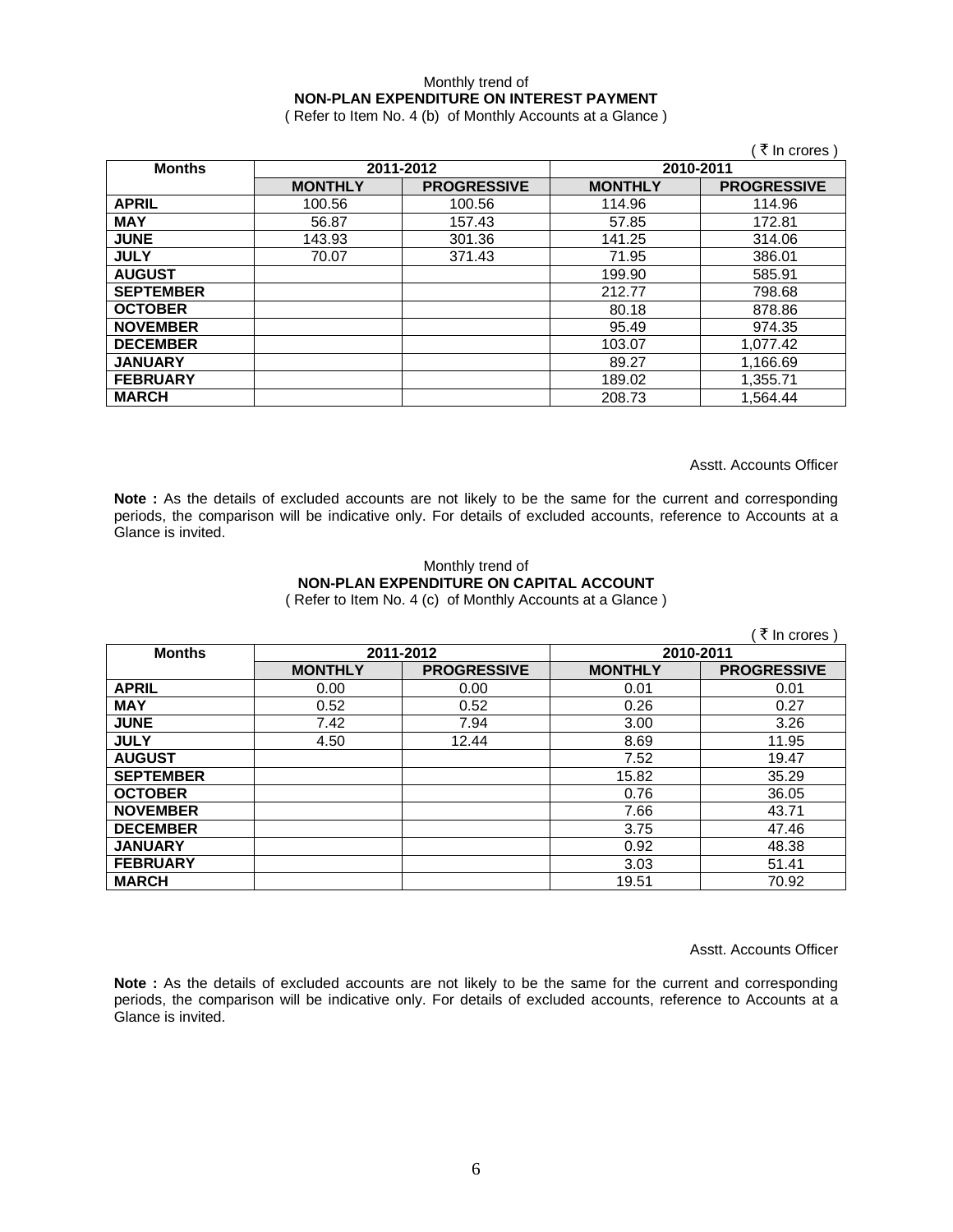### Monthly trend of **PLAN EXPENDITURE ON REVENUE ACCOUNT**

( Refer to Item No. 5 (a) of Monthly Accounts at a Glance )

|                  |                |                    |                | ₹ In crores)       |
|------------------|----------------|--------------------|----------------|--------------------|
| <b>Months</b>    | 2011-2012      |                    | 2010-2011      |                    |
|                  | <b>MONTHLY</b> | <b>PROGRESSIVE</b> | <b>MONTHLY</b> | <b>PROGRESSIVE</b> |
| <b>APRIL</b>     | 21.34          | 21.34              | 16.07          | 16.07              |
| <b>MAY</b>       | 23.47          | 44.81              | 12.86          | 28.93              |
| <b>JUNE</b>      | 44.91          | 89.72              | 51.42          | 80.35              |
| <b>JULY</b>      | 162.58         | 252.31             | 117.13         | 197.48             |
| <b>AUGUST</b>    |                |                    | 332.99         | 530.47             |
| <b>SEPTEMBER</b> |                |                    | 198.92         | 729.39             |
| <b>OCTOBER</b>   |                |                    | 93.34          | 822.73             |
| <b>NOVEMBER</b>  |                |                    | 201.80         | 1,024.53           |
| <b>DECEMBER</b>  |                |                    | 888.31         | 1,912.84           |
| <b>JANUARY</b>   |                |                    | 573.07         | 2,485.90           |
| <b>FEBRUARY</b>  |                |                    | 949.25         | 3,435.15           |
| <b>MARCH</b>     |                |                    | 1,487.63       | 4,922.78           |

Asstt. Accounts Officer

**Note** : As the details of excluded accounts are not likely to be the same for the current and corresponding periods, the comparison will be indicative only. For details of excluded accounts, reference to Accounts at a Glance is invited.

# Monthly trend of **PLAN EXPENDITURE ON CAPITAL ACCOUNT**

( Refer to Item No. 5 (b) of Monthly Accounts at a Glance )

|                  |                |                    |                | ∶ ₹ In crores )    |
|------------------|----------------|--------------------|----------------|--------------------|
| <b>Months</b>    | 2011-2012      |                    | 2010-2011      |                    |
|                  | <b>MONTHLY</b> | <b>PROGRESSIVE</b> | <b>MONTHLY</b> | <b>PROGRESSIVE</b> |
| <b>APRIL</b>     | 0.24           | 0.24               | 0.20           | 0.20               |
| <b>MAY</b>       | 44.52          | 44.76              | 7.78           | 7.98               |
| <b>JUNE</b>      | 89.10          | 133.86             | 56.01          | 63.99              |
| <b>JULY</b>      | 59.18          | 193.05             | 128.70         | 192.69             |
| <b>AUGUST</b>    |                |                    | 111.55         | 304.24             |
| <b>SEPTEMBER</b> |                |                    | 203.71         | 507.95             |
| <b>OCTOBER</b>   |                |                    | 138.88         | 646.83             |
| <b>NOVEMBER</b>  |                |                    | 98.44          | 745.27             |
| <b>DECEMBER</b>  |                |                    | 42.33          | 787.60             |
| <b>JANUARY</b>   |                |                    | 140.18         | 927.77             |
| <b>FEBRUARY</b>  |                |                    | 67.42          | 995.19             |
| <b>MARCH</b>     |                |                    | 860.02         | 1,855.21           |

Asstt. Accounts Officer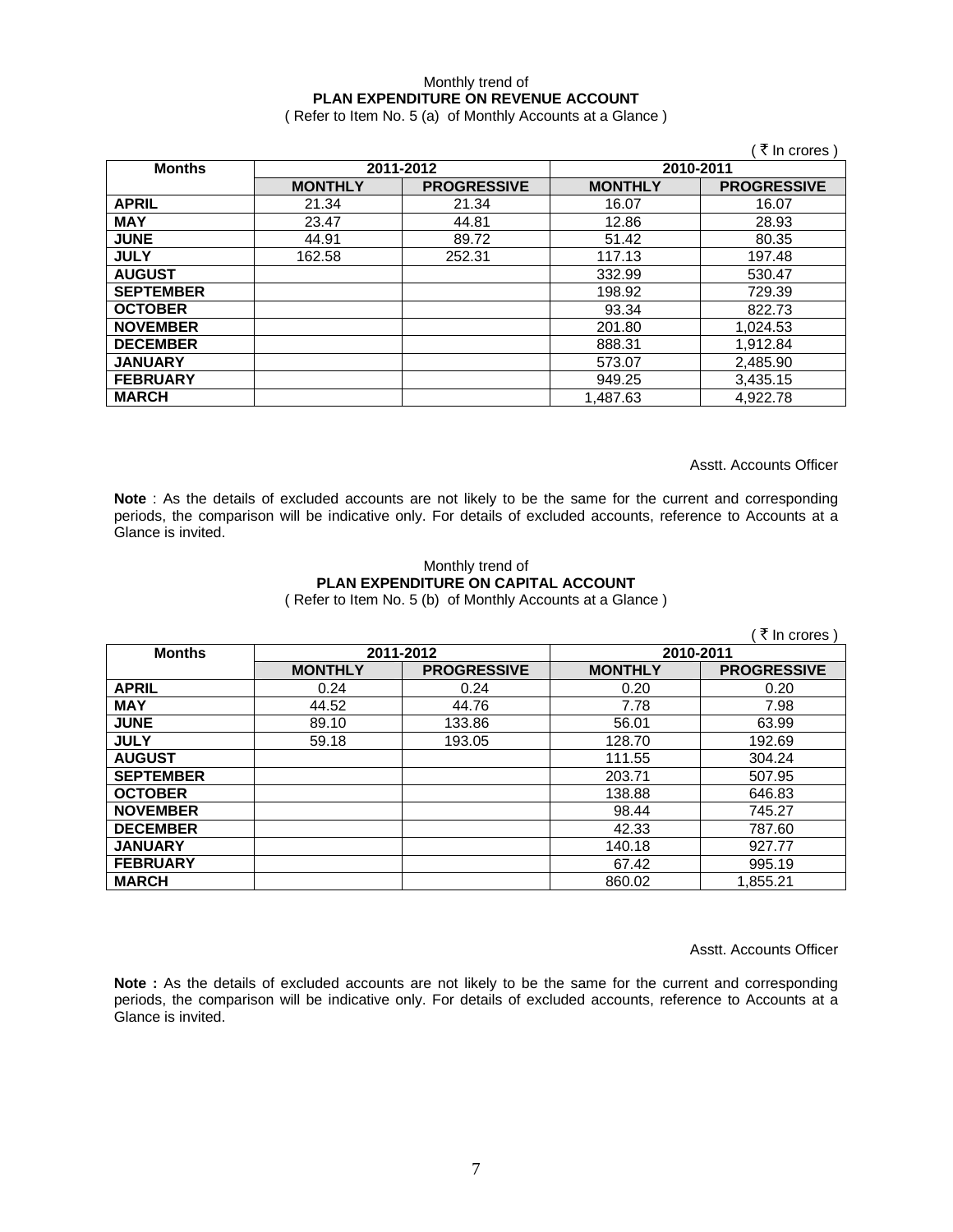# Monthly trend of **TOTAL EXPENDITURE**

### ( Refer to Item No. 6 of Monthly Accounts at a Glance )

|                  |                |                    |                | ₹ In crores        |
|------------------|----------------|--------------------|----------------|--------------------|
| <b>Months</b>    | 2011-2012      |                    | 2010-2011      |                    |
|                  | <b>MONTHLY</b> | <b>PROGRESSIVE</b> | <b>MONTHLY</b> | <b>PROGRESSIVE</b> |
| <b>APRIL</b>     | 977.82         | 977.82             | 782.75         | 782.75             |
| <b>MAY</b>       | 966.80         | 1.944.62           | 678.64         | 1.461.39           |
| <b>JUNE</b>      | 1,378.09       | 3,322.71           | 1,416.19       | 2,877.58           |
| <b>JULY</b>      | 1.305.45       | 4,628.16           | 1,250.89       | 4,128.47           |
| <b>AUGUST</b>    |                |                    | 1,612.50       | 5,740.97           |
| <b>SEPTEMBER</b> |                |                    | 1,609.58       | 7,350.55           |
| <b>OCTOBER</b>   |                |                    | 1,555.59       | 8,906.14           |
| <b>NOVEMBER</b>  |                |                    | 1,779.98       | 10,686.11          |
| <b>DECEMBER</b>  |                |                    | 2,204.58       | 12,890.70          |
| <b>JANUARY</b>   |                |                    | 2,045.63       | 14,936.33          |
| <b>FEBRUARY</b>  |                |                    | 2,860.17       | 17,796.50          |
| <b>MARCH</b>     |                |                    | 6,149.82       | 23.946.33          |

Asstt. Accounts Officer

**Note :** As the details of excluded accounts are not likely to be the same for the current and corresponding periods, the comparison will be indicative only. For details of excluded accounts, reference to Accounts at a Glance is invited.

#### Monthly trend of **REVENUE EXPENDITURE**  ( Refer to Item No. 6 (a) of Monthly Accounts at a Glance )

( $\bar{\tau}$  In crores) **Months 2011-2012 2010-2011 MONTHLY PROGRESSIVE MONTHLY PROGRESSIVE APRIL** 977.57 977.57 782.53 782.53 **MAY** 921.76 1,899.33 670.61 1,453.14 **JUNE** | 1,281.54 | 3,180.87 | 1,357.18 | 2,810.32 **JULY** 1,241.75 4,422.62 1,113.51 3,923.83 **AUGUST** 1,493.43 5,417.26 **SEPTEMBER** | 2009.29 | 2010 | 2020 | 2020 | 2020 | 2020 | 2020 | 2020 | 2020 | 2020 | 2020 | 2020 | 2020 | 2020 | 2020 | 2020 | 2020 | 2020 | 2020 | 2020 | 2020 | 2020 | 2020 | 2020 | 2020 | 2020 | 2020 | 2020 | 2020 | 20 **OCTOBER** | 2009 | 21,412.26 | 21,412.26 | 21,413.56 **NOVEMBER** | 2009 | 2009 | 2009 | 2010 | 2020 | 2020 | 2030 | 2040 | 2020 | 2020 | 2020 | 2020 | 2020 | 2020 | 20 **DECEMBER** | 2,145.50 | 12,030.93 **JANUARY** 1,904.54 13,935.47 **FEBRUARY** | 2,756.67 | 16,692.15 **MARCH** 5,259.83 21,951.98

Asstt. Accounts Officer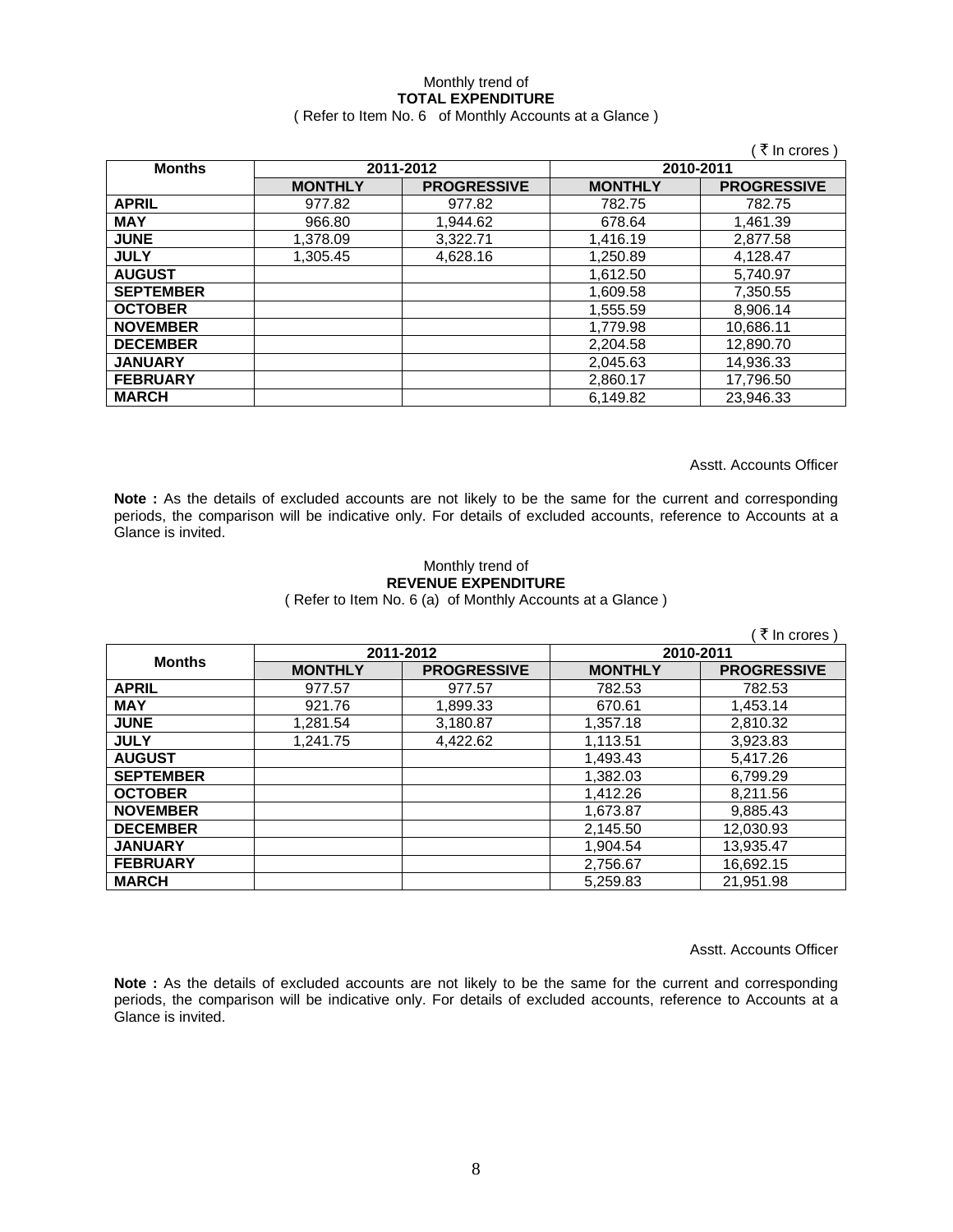### Monthly trend of **CAPITAL EXPENDITURE**

### ( Refer to Item No. 6 (b) of Monthly Accounts at a Glance )

|                  |                |                    |                | ₹ In crores        |
|------------------|----------------|--------------------|----------------|--------------------|
| <b>Months</b>    | 2011-2012      |                    | 2010-2011      |                    |
|                  | <b>MONTHLY</b> | <b>PROGRESSIVE</b> | <b>MONTHLY</b> | <b>PROGRESSIVE</b> |
| <b>APRIL</b>     | 0.24           | 0.24               | 0.22           | 0.22               |
| <b>MAY</b>       | 45.03          | 45.27              | 8.03           | 8.25               |
| <b>JUNE</b>      | 96.53          | 141.80             | 59.01          | 67.26              |
| <b>JULY</b>      | 63.69          | 205.49             | 137.38         | 204.64             |
| <b>AUGUST</b>    |                |                    | 119.07         | 323.71             |
| <b>SEPTEMBER</b> |                |                    | 219.53         | 543.24             |
| <b>OCTOBER</b>   |                |                    | 139.64         | 682.89             |
| <b>NOVEMBER</b>  |                |                    | 106.10         | 788.99             |
| <b>DECEMBER</b>  |                |                    | 46.07          | 835.06             |
| <b>JANUARY</b>   |                |                    | 141.09         | 976.15             |
| <b>FEBRUARY</b>  |                |                    | 70.44          | 1,046.60           |
| <b>MARCH</b>     |                |                    | 879.51         | 1,926.11           |

Asstt. Accounts Officer

**Note :** As the details of excluded accounts are not likely to be the same for the current and corresponding periods, the comparison will be indicative only. For details of excluded accounts, reference to Accounts at a Glance is invited.

## Monthly trend of **LOANS AND ADVANCES DISBURSED**

( Refer to Item No. 7 of Monthly Accounts at a Glance )

|                  |                |                    |                | ∶₹ In crores )     |
|------------------|----------------|--------------------|----------------|--------------------|
| <b>Months</b>    | 2011-2012      |                    | 2010-2011      |                    |
|                  | <b>MONTHLY</b> | <b>PROGRESSIVE</b> | <b>MONTHLY</b> | <b>PROGRESSIVE</b> |
| <b>APRIL</b>     | 0.01           | 0.01               | 0.00           | 0.00               |
| <b>MAY</b>       | 0.01           | 0.02               | 0.00           | 0.00               |
| <b>JUNE</b>      | 0.02           | 0.04               | 0.00           | 0.00               |
| <b>JULY</b>      | 0.01           | 0.05               | 0.00           | 0.00               |
| <b>AUGUST</b>    |                |                    | 0.00           | 0.00               |
| <b>SEPTEMBER</b> |                |                    | 8.02           | 8.02               |
| <b>OCTOBER</b>   |                |                    | 3.69           | 11.69              |
| <b>NOVEMBER</b>  |                |                    | 0.01           | 11.71              |
| <b>DECEMBER</b>  |                |                    | 13.01          | 24.71              |
| <b>JANUARY</b>   |                |                    | 0.00           | 24.71              |
| <b>FEBRUARY</b>  |                |                    | 33.05          | 57.76              |
| <b>MARCH</b>     |                |                    | 10.48          | 68.24              |

Asstt. Accounts Officer